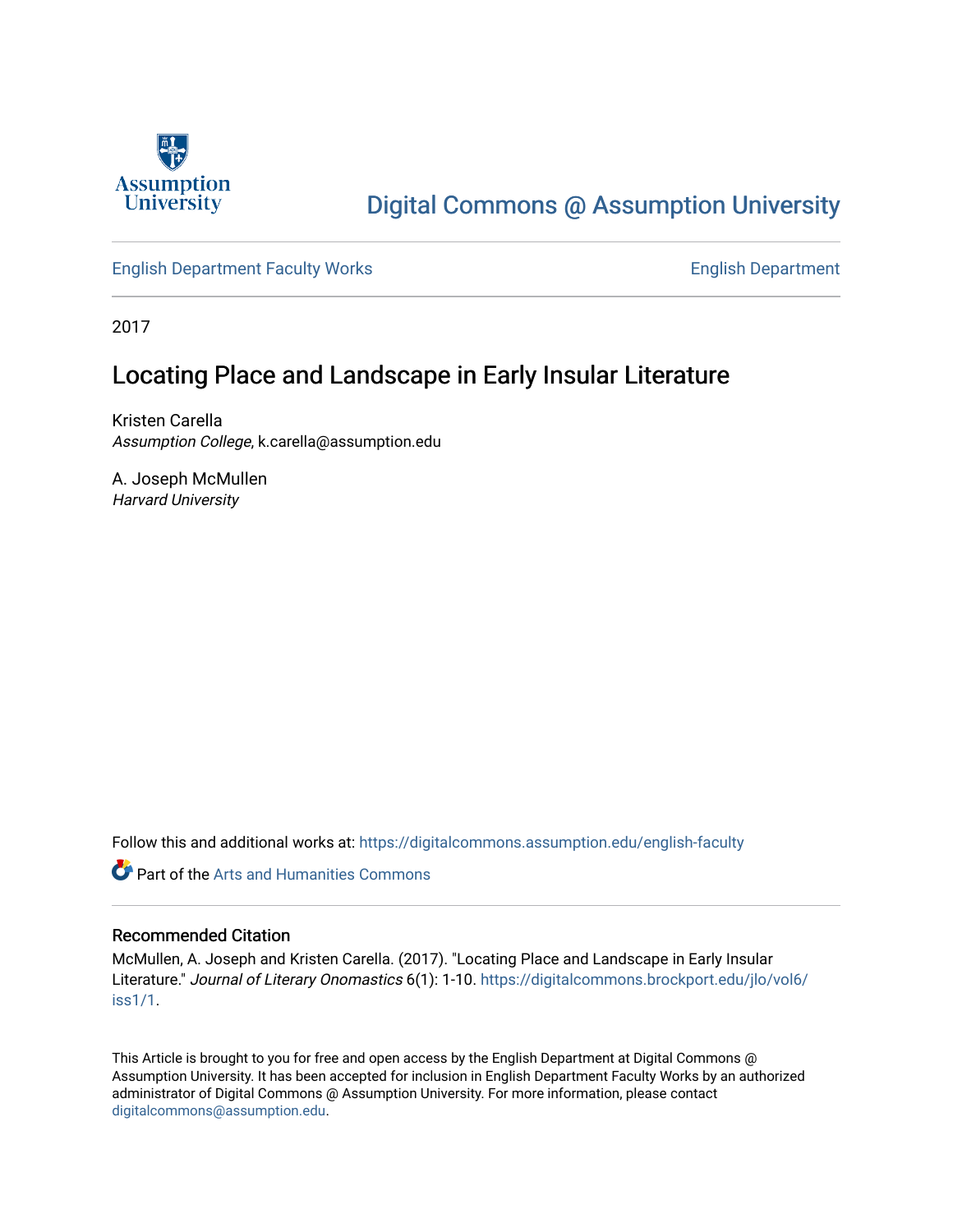## **Locating Place and Landscape in Early Insular Literature**

A. Joseph McMullen *Centenary University*

Kristen Carella *Assumption College*

PLACE AND LANDSCAPE PERMEATE early Insular literature. Placenames are created as the two massive, mythological bulls throw each other about the countryside in *Táin Bó Cúailnge* ('The Cattle Raid of Cooley').1 The *Dindshenchas* corpus overflows with placename lore, providing origin stories for over two hundred places.<sup>2</sup> Cosmological treatises, such as the Hiberno-Latin *Liber De Ordine Creaturarum* ('The Book of the Order of Creatures'), attempt a comprehensive survey of the natural and supernatural universe, while Adomnán's *De Locis Sanctis* does the same for human-built holy places.<sup>3</sup> Across the Irish Sea, the natural world also looms large in Anglo-Saxon literature: the Seafarer treads the path of the exile on an icy seascape; the speaker of *The Wife's Lament* resides in a dreary earth-hall overgrown with briars; and Grendel dwells in perhaps the most critically discussed early medieval landscape: his horrible mere.<sup>4</sup> Cuthbert and Guthlac seek out wilderness hermitages in their Lives, the poet of the Old English *Exodus* transforms the Egyptian desert into a northern Germanic forest, and earthly locales are carefully constructed in Blickling homilies XI and XVI.<sup>5</sup> Additionally, while not the focus of this issue of the *Journal of Literary Onomastics*, we would be remiss not to mention a similar impulse in Middle Welsh (e.g., the conjuring up of trees to battle in *Kat Godeu*; the focus on travel and land transaction in *Breuddwyd Maxen Wledig* ['The Dream of Maxen Wledig']; Dafydd ap Gwilym's nature poetry) and Old Norse literature (e.g., the she-troll's cave at the bottom of a waterfall in *Grettis saga*; the centrality of the world tree, Yggdrasil, in cosmography; the focus on both the homestead and travel through the landscape in the sagas).<sup>6</sup> In an age of environmental crisis, this feature of early Insular literature deserves our scholarly attention. These landscapes become important cultural places—irreducible aspects of human experience which can teach us a great deal about how medieval peoples connected with their landscapes historically and, potentially, how we might interact with the environment today.

*\_\_\_\_\_\_\_\_\_\_\_\_\_\_\_\_\_\_\_\_\_\_\_\_\_\_\_\_\_\_\_\_\_\_\_\_\_\_\_\_\_\_\_\_\_\_\_\_\_\_\_\_\_\_\_\_\_\_\_\_\_\_\_\_\_\_\_\_\_\_\_\_\_\_\_\_\_*

Drawing on Lawrence Buell (1995)—one of the first scholars to develop criteria for "ecocentric" literature—and his successors, medievalists have begun, just within the past fifteen years or

Journal of Literary Onomastics 6 (2017): 1-10.

<sup>1</sup> See O'Rahilly (1970; 1976); Kinsella (2002); Siewers (2009). See also Matthew Holmberg's contribution to this issue.

<sup>2</sup> Whitley Stokes edited prose *Dindshenchas* tales from select manuscripts and Edward Gwynn published a collection of metrical *Dindshenchas* from a wider variety of manuscripts, including the Book of Leinster. See Stokes (1892; 1893; 1894); Gwynn (1991). See also, Bowen (1975-1976, 115). See also the essays by Kevin Murray and Dagmar Schlüter in this issue.

<sup>3</sup> Díaz y Díaz (1972); Smyth (2011); Bieler (1965); O'Loughlin (2007). See also Patrick P. O'Neill's contribution to this issue.

<sup>4</sup> See Krapp and Dobbie (1936); Klinck (1992); Fulk, Bjork, and Niles (2008).

<sup>5</sup> See Colgrave (1940; 1985); Krapp and Dobbie (1936); Krapp (1931); Wright (1993); Morris (1880). See also Danielle Cudmore's essay in this issue.

<sup>6</sup> For Middle Welsh literary landscapes, see Haycock (2007); Roberts (2005); Davies (2007); McMullen (2011); Bromwich (1982). For the Old Norse, see Jónsson (1936); Byock (2005; 2009); Larrington (1996); and, for example, Pálsson and Edwards (1989).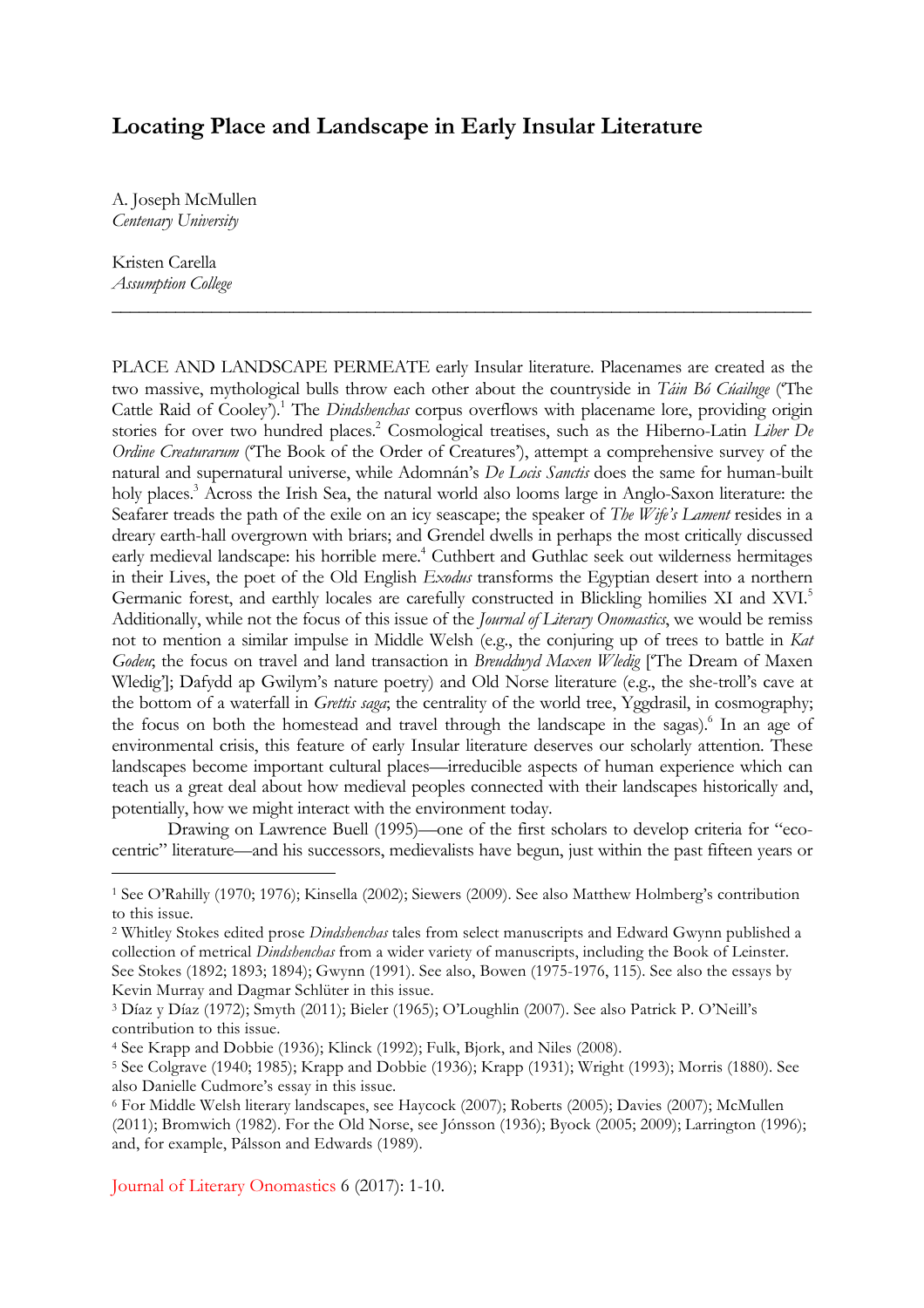so, to take seriously the various ways nature, landscape, and place came together in imaginative literature. With the concurrent development of ecocriticism (ecological criticism), the study of medieval landscapes—both real and literary—has drawn increased attention. One feature that all of these studies stress is the variety and diversity of methods that can be used to explore medieval landscapes (including cognition, temporality, geography, gender, sexuality, subjectivity, spirituality, psychology, and politics, among others). Many of these works, which have helped frame the way scholars read the landscape today, make use of a broad approach to help understand the landscape: examining regions, physical landscapes, and "nature."<sup>7</sup> Another more narrowly focused strand of scholarship deals primarily with literary landscapes, as well as the more theoretical construction of "place."8 Most recently, following Jane Bennett's *Vibrant Matter: A Political Ecology of Things*, ecomaterialism and object-oriented ontology has gripped the field, with ecocritics offering investigations into the agency of the non-human natural world.<sup>9</sup> These studies have established medieval literary landscapes as a topic worth closer examination, a field rich with work but also with room to grow (especially into the earlier medieval period).

While ecocriticism is a relatively new discipline, the study of the early Irish landscape has intrigued scholars for centuries. The rigorous study of Irish placenames has been ongoing since the seventeenth century and was established more fully with the Ordnance Survey in 1824. Endeavors like this survey and John O'Donovan's edition of *The Annals of the Four Masters* (1848-1851) gave rise to perhaps the two most important Irish placename publications: P. W. Joyce's *The Origin and History of Irish Names of Places* (1883-1887) and Edmund Hogan's *Onomasticon Goedelicum* (1910). Since these works, there has been more placename scholarship published than can be recounted in this introduction, both in full-length studies and journals specifically dedicated to the study of this onomastic lore. Innumerable archaeological and geographical studies go hand in hand with placename scholarship—but these too go beyond the scope of this introduction. There are, however, several studies worth mentioning that bridge the gaps between geography and landscape,

<sup>7</sup> Ainsworth and Scott (2000) explore how medieval and early modern landscapes combine reality (or nature) and imagination (or human agency), especially in terms of "regions." The volume operates from the premise that Europe was preoccupied with regionalism and the assertion of regional identities; the contributions reveal the many factors that need to be accounted for when considering region and landscape. An example of the more traditional and less literary-focused scholarship that evaluates of medieval landscapes is Gardiner and Rippon (2007). Hanawalt and Kiser (2008) is an important addition to the related field of "nature" in the Middle Ages. This volume questions the "problematic ontological status of the category of 'nature' itself" (3), as well as the place of the nonhuman natural world in the history of scholarship. A central component of "nature" studies is the nature/culture divide, as well as how to deal with this notion as a binary structure.

<sup>8</sup> Tomasch and Gilles (1998) examine medieval "geographical desire." Hanawalt and Kobialka (2000) is one of the first volumes to begin to investigate medieval practices of writing about space and place. This collection examines the various ways "space" is perceived, conceived, and lived in during the Middle Ages, including the mapping, use, and definition of urban space, the ecclesiastical practice of space, or the use of space for performance. Two later volumes build on these previous collections but add landscape as a unifying theme, thereby bringing the element of human contact with the land into sharper focus. Howe and Wolfe (2002) view European medieval landscape as artifact, as territory constructed by medieval people on several interrelated levels, and comment on the "deep ecology" of the Middle Ages. Landscape, by virtue of its being, bears the mark of human design and the essays in this volume approach the topic from this angle. The essays in Lees and Overing (2006) are also preoccupied with the concept of place and landscape. This volume concerns itself with how places are made on physical and literal levels and then how they become culturally construed and recorded. Both volumes arrange their contributions so that essays on actual places in the landscape come first, followed by textual or imagined landscapes. <sup>9</sup> See, especially, the essays in Cohen and Duckert (2013).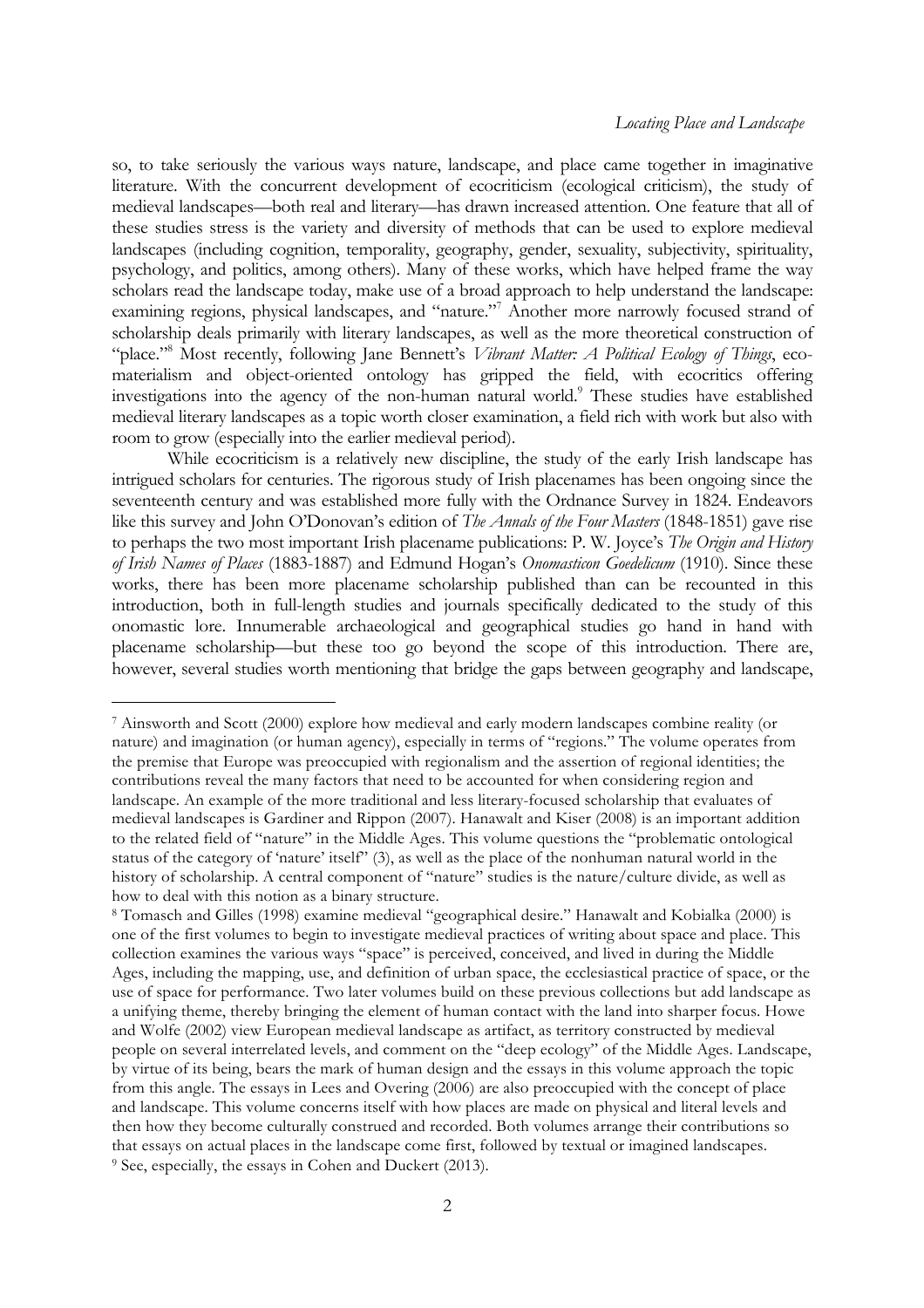or archaeology and landscape. Alfred P. Smyth's *Celtic Leinster: Towards an Historical Geography of Early Irish Civilization A.D. 500-1600* (1982) is a good example of the former category. Smith attempts to reconstruct geography and settlement-patterns by combining topographical information with genealogies and annals. Elizabeth Fitzpatrick's more recent *Royal Inauguration in Gaelic Ireland c. 1100- 1600: A Cultural Landscape Study* (2004) is a significant contribution to how archaeology can aid cultural landscape studies. Fitzpatrick's study re-examines the connection between prehistoric "ritual" sites and medieval Irish royal inaugurations, arguing that emerging royal dynasts took an innovatory interest in "antique" landscape—living in, altering, and enhancing (with new monuments) these "ceremonial" landscapes in order to validate the right to rule (and create a pedigree for the king).

The presence of the natural world in early Irish tales, poetry, and other sources has resulted in a growing interest in the landscape in medieval Ireland, especially given the new developments in ecocriticism, landscape perception, and place studies. Several recent volumes, in addition to a fair number of individual articles and monographs, reveal this general trend, and present a wide-range of landscape-related studies, utilizing such disciplines as geography, archaeology, and literary criticism.<sup>10</sup> These earlier publications culminate in *Landscapes of Cult and Kingship*. This collection explores specifically royal and lordly landscapes, as well as certain ceremonies, beliefs, and customs (especially sacral kingship) that amassed around such landscapes in prehistory and the medieval period. The essays bring together the physical landscape, kingship literature, and onomastic evidence. Additionally, the editors emphasize the importance of understanding place in their study: "Places are portals to history and identity and it is within the landscape itself, among the monuments and other significant places, that archaeology, history, onomastics and literature meet, for it is here that all human beliefs, aspirations and endeavours are forged."<sup>11</sup> This volume showcases the dynamic ways the study of place can lead toward a greater understanding of the landscape in scholarship on medieval Ireland. Two recent monographs specifically deal with the importance of place and landscape in early Ireland. In his *Landscape Perception in Early Celtic Literature*, Francesco Benozzo (2004) attempts to formulate a theory of landscape perception, especially making use of phenomenology to connect layers of landscape with layers of thought. He explains that the tales connect places with their own past, with both mythological and historical consistency, and that, through this connection, the landscape becomes its own legendary tradition. While this is an important monograph on landscape in medieval Irish and Welsh literature, Benozzo's approach is somewhat flawed. In *Strange Beauty: Ecocritical Approaches to Early Medieval Landscape*, Alfred K. Siewers (2009, 86) writes that, "Benozzo's full identification abstractly of landscape with tradition removes the ecocritical potential from his work, preventing him from fully exploring the mediating and fluid role of archipelagic landscape as embodying an overlap of topography and culture." More than the "tradition in spatial form," Siewers argues that the creation of place in Irish literature exposes a

<sup>10</sup> *Surveying Ireland's Past: Multidisciplinary Essays in Honour of Anngret Simms* (Clarke, Prunty, and Hennessy, 2004) shows the interdisciplinarity of this field in its thirty-some contributions, including studies on specific places like Dublin and various medieval manors, the connection of the landscape with economy in bardic poetry, how ruins were perceived throughout the ages, and the sense of place evocable from various minor placenames, among others. While not all of the papers here deal with the Middle Ages, they do provide a good state of play for the field. The fact of this interdisciplinary cooperation is further confirmed by the Tara Project, conducted under the aegis of the Discovery Programme (since 1991), and Bhreathnach (2005). One of the goals of the Discovery Programme's Tara Research Project is to employ an "inter-disciplinary approach involving anthropology, archaeology, history, linguistics, literary criticism and onomastics" (vii) to yield a greater understanding of Tara. This volume does just that: studying Tara from a variety of approaches to show the richness of this place in early Irish sources <sup>11</sup> Schot, Newman, and Bhreathnach (2011, xvi).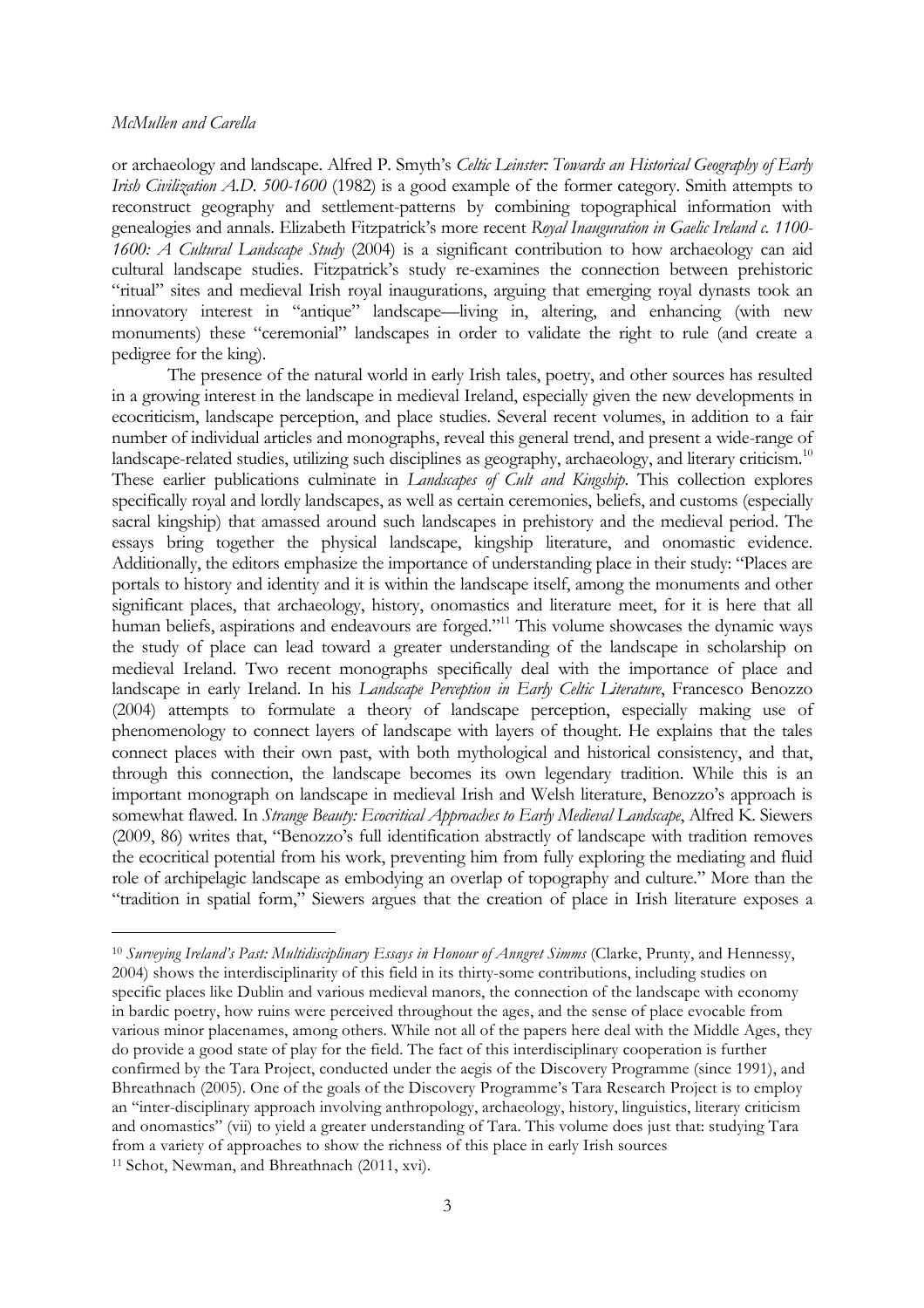sense of the tradition melding with the physical topography. The landscape portrayed in the texts reveals traces of culture, tradition, law, society, and belief which can more profitably be described as an overlapping of topography and tradition, rather than the tradition in spatial form. For now, *Strange Beauty* is the last word on the subject, though the editors of this special issue eagerly await a forthcoming monograph from Amy Mulligan*.*

As with early Ireland, there has been a great deal of work done on Anglo-Saxon placenames and in English historical landscape studies. The later Anglo-Saxon landscape is particularly interesting for the landscape historian because, in the ninth and tenth centuries, the English landscape entered into its second phase (of three) in the chronology of villages and fields (and, therefore, the towns and manors planned or expanded in this period are the basis for many today).<sup>12</sup> W. G. Hoskins (1955) proclaims himself the first scholar to deal with the historical evolution of the English landscape in his *The Making of the English Landscape*. The importance of Hoskins's seminal study cannot be overstated, as he established landscape history as a new and proper branch of historical study. Hoskins famously describes the English landscape as a "palimpsest" and structures his study on the ways the landscape changed from pre-Roman and Roman Britain through the twenty-first century. His idea of the landscape as palimpsest has been a lasting one and this "landmark" study paved the way for further historical landscape studies and for developments in placename scholarship, especially in the work of Margaret Gelling and, more recently, Della Hooke (whose work uses the landscape to study Anglo-Saxon society and culture, combining archaeology and history).<sup>13</sup>

The study of landscape and literature has a longer history in England than Ireland, but much of the more up-to-date scholarship—that which links landscape and place in interdisciplinary ways—deals with later medieval and early modern England.14 A *locus classicus* for the genre, even though it gives greater attention to European literature at large (rather than particularly focusing on English literature), is Derek Pearsall and Elizabeth Salter's *Landscapes and Seasons of the Medieval World*. <sup>15</sup> This wide-ranging work explores landscapes in literature and art in many European cultures, examining broad trends as well as providing more detailed studies on the landscape of paradise, gardens, and seasons. When dealing with Old English literature, Pearsall and Salter note two types of landscape representation. They argue that the seascape in *The Seafarer*, while definitely allegorical, is better defined as typological (a description valid in terms of natural reality and personal experience but subsumed in a larger purpose concerning itself with spiritual and conceptual truths). Andrew's imprisonment in *Andreas* and the mere in *Beowulf*, however, present symbolic landscapes (where the

i<br>I

<sup>12</sup> See, for example, Reynolds (2003).

<sup>13</sup> See Gelling (1978; 1984). In the former volume, her aim is to show how the evidence of placenames can bear on our knowledge of English history, especially in terms of the linguistic origins of names (as well as how historians or archaeologists can draw on her work). The second work, *Place-names in the Landscape*, aims to study settlement- and village-names by reference to their topographical setting (i.e., near rivers, marshes, valleys, hills, trees, etc.). Hoskins and, in many ways, Gelling are succeeded by Della Hooke, a landscape historian who takes a more interdisciplinary approach. In *The Landscape of Anglo-Saxon England* (1996), Hooke discusses many aspects of the human connection to the Anglo-Saxon landscape, including how the landscape was seen by the Anglo-Saxons, how it was affected by economic conditions, and how the administrative framework was set up to "exploit" it. For an idea about the current state of play in placename and historical landscape studies, see Higham and Ryan (2011) for a valuable summary. <sup>14</sup> See, for example Lynch (2002) or Rudd (2007). One exception is Overing and Osborn (1994). This somewhat unusual book discusses the significance of place in Anglo-Saxon England and especially Iceland, combining a personal study of the landscape with literature. While the book often reads like a travelogue, their approach was, in many respects, groundbreaking in Anglo-Saxon studies. <sup>15</sup> Pearsall and Salter (1973).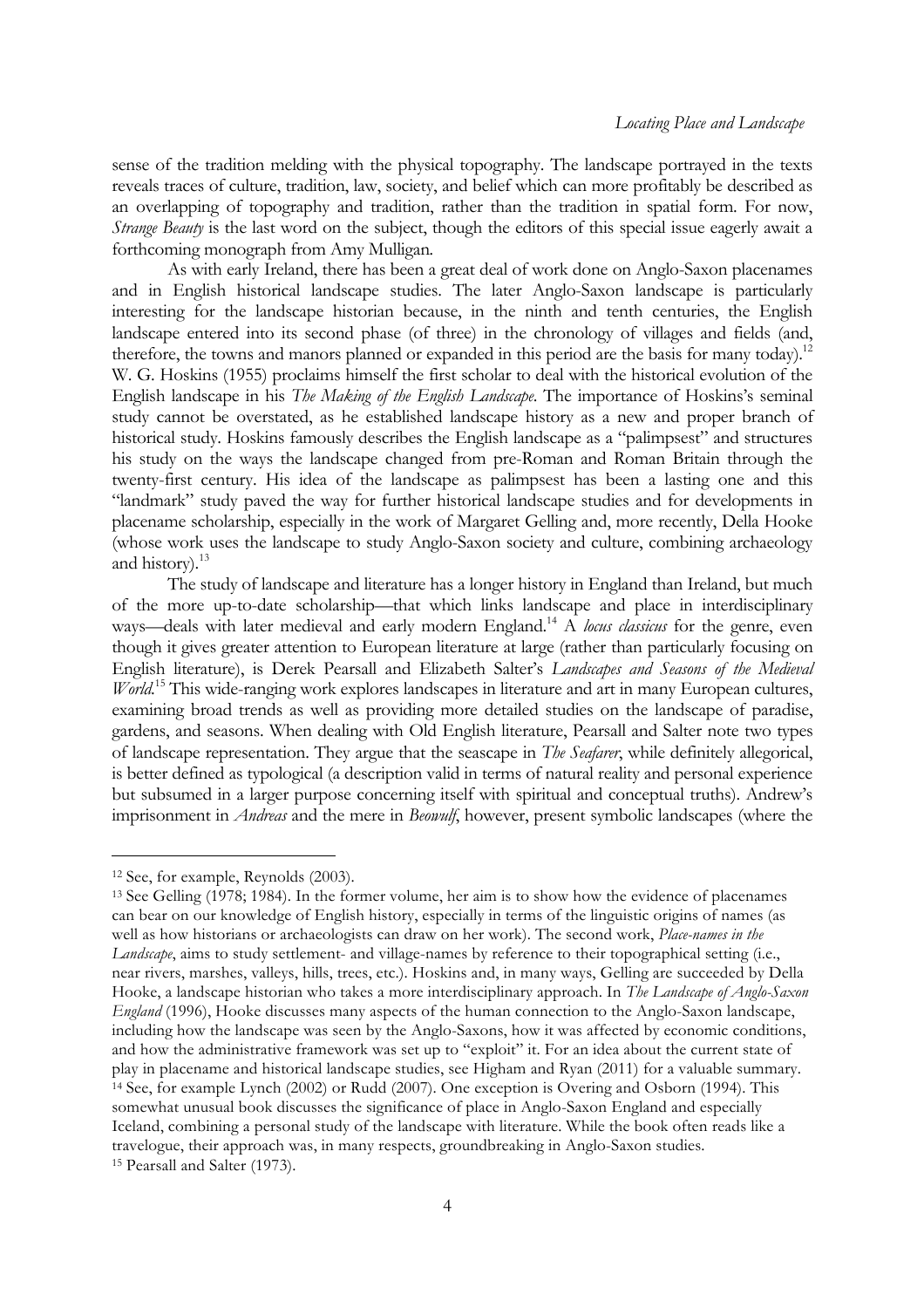÷,

landscape symbolizes the rhetorical amplification of the protagonist's state of mind rather than with the reality of the narrative context). Several more recent studies have done much to combine cultural geography, landscape studies, and place.<sup>16</sup> Jennifer Neville's *Representations of the Natural World in Old English Poetry* and Nicholas Howe's work on place and landscape in Anglo-Saxon England are, perhaps, the most important of these (at least until the forthcoming publication of Nicole Guenther Discenza's *Inhabited Spaces: Anglo-Saxon Constructions of Place* [2016]). Neville's monograph explores how the natural world is represented in Old English poetry, closely dealing with literary landscapes. Like many before her, she notes the Anglo-Saxon fearfulness before the natural world but sets as her frame that a single, "Anglo-Saxon" world view or cosmological scheme did not seem to exist. Her monograph explores how the landscape and natural world can define the state ascribed to humanity, reflect the necessity (and fragility) of human society, and contribute to depicting exemplary individuals. In his work, Nicholas Howe (2002, 91) identifies three categories of landscape perception in Old English and Anglo-Latin texts: 1. Inheriting: to come with an attached history or signs of prior occupation (e.g., Bede's *Historia Ecclesiastica*, the *Anglo-Saxon Chronicle*, and *The Ruin*); 2. Inventing: to order or impose organizing divisions on the natural terrain so that it becomes a human creation (as in land charters); 3. Imagining: to relate the features of the topography to one's psychological and spiritual lives (e.g., *The Wanderer* and *The Wife's Lament*). While Howe acknowledges the artificiality of these categories (and, indeed, there are conceptual problems with these divisions), the significance of the landscape in Anglo-Saxon literature is clear from his extensive work.<sup>17</sup>

A common trend in most of these works is to focus on the Irish or Anglo-Saxon period exclusively, rather than acknowledging any larger "British Isles" context. While Neville does often briefly compare the representation of the natural world in Anglo-Saxon England to Irish sources (albeit, in an extremely generalized and careless way), Ireland is rarely addressed in much of the other scholarship. Howe's work, for example, would benefit from a broader range of comparative study—not just Irish or Welsh material, but also Norse sagas. In contrast, this volume, *Insular Landscapes in the Early Middle Ages*, seeks to place Irish and Anglo-Saxon literary traditions in conversation. Underlying the editors' concept of this collection is our working hypothesis that the role of place, and the naming of these places (while often a significant feature of many literatures globally) is particularly distinctive in the early medieval Insular world. We posit that representations of landscape in the various literatures of early medieval Britain and Ireland not only warrant comparison, but would benefit from greater attention, not only severally (as has been the typical approach thus far), but collectively as reflexes of the same cultural phenomenon. Although we will not hazard a guess about the reasons for these similarities, we think the question is worth asking; and we hope this volume will encourage ongoing comparative work in this area, not to mention increasing contact between scholars who specialize in literatures on both sides of, and spanning, the Irish Sea.

The reader will notice that this volume is very loosely arranged in two sections, the first

<sup>16</sup> See Lees and Overing (2006), which melds landscape studies and place studies with half of its contributions dealing with Anglo-Saxon topics. Lavezzo (2006) is a good example of the possibilities of cultural geography for the field (although the only aspect of the Anglo-Saxon period that she deals with is Ælfric). This monograph is cognizant of how geography and literature worked together to produce an image of English isolation and how this geographic marginality also had a certain social authority. Clarke (2006) focuses on symbolic landscapes which become associated with ideological formulations of English space and identity. She is primarily concerned with literary representations of the *locus amoenus* (and its opposite) in both Old and Middle English literature, including England as an Edenic island, and the role of these symbolic pastoral landscapes in fashioning English national and cultural identity <sup>17</sup> See also Howe (2000; 2008).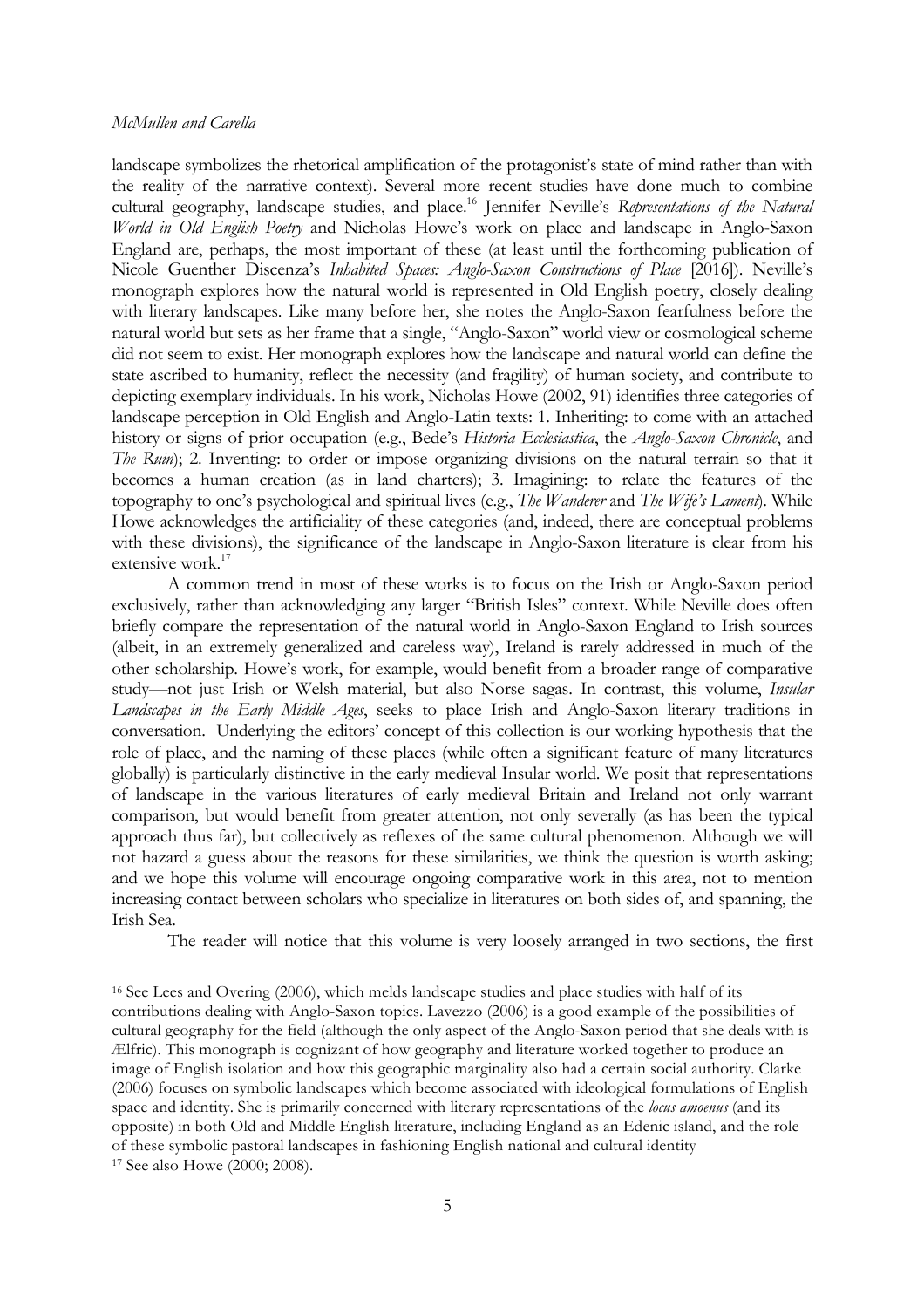focusing primarily on the literatures of medieval Ireland, and the second on the literatures of Anglo-Saxon England. We refer to these "literatures" in the plural to emphasize that, for the purposes of this volume (at least), we consider the particular language of the texts which emanate from these cultures to be unimportant for addressing such questions as we wish to investigate here. Too often in modern scholarship, especially that of a theoretical nature, Hiberno- and Anglo-Latin texts when not ignored altogether—appear to be regarded as somehow ideologically separate from parallel, contemporaneous vernacular literatures. It is as if Latin, by its very nature, is tacitly regarded by some scholars as reflective merely of an aloof, foreign, and ultimately ecclesiastical agenda; while at the same time, the vernacular is credulously taken to provide ready access to a more authentic, autochthonous worldview. We find this distinction to be inaccurate and misleading. So, attempting to avoid these pitfalls, we have instead adopted a more inclusive perspective; one that recognizes the existence of an Insular culture that sometimes and in some locales might be expressed in Middle Irish, elsewhere in Old English or other vernaculars, and throughout in Latin. We further propose that this more holistic approach—emphasizing the value of comparative study and foregrounding the cultural unity of the constituent traditions of Britain and Ireland over and above their distinctions—would benefit other branches of scholarship on the early medieval Insular world as well.

Let us turn now to the individual studies. The first three articles herein all focus on the medieval Irish *dinnshenchas*, a body of literature consisting of stories about places and how they received their names. The word *dinnshenchas*, perhaps describing a genre in early Irish literature, is translated variously as "lore of places," or "history of notable places." The first two articles consider, variously, the conception of *dinnshenchas* as a genre in medieval Ireland, as well as its role in the broader literary tradition. In the first contribution, Kevin Murray suggests that "[t]he formation of the *dinnshenchas* corpus…represents a deliberate fashioning and cohesive structuring of disparate component elements from the late Old Irish period onwards…[which] has deliberate genre origins in medieval Ireland."18 He concludes that "the materials preserved in this corpus, though disparate in origin, have been largely harmonized in form, style, and purpose to create a distinctive genre."19 Considering the same material, Dagmar Schlüter approaches the *dinnshenchas* tradition in complementary fashion. She suggests that the *dinnshenchas* material was a "very typical and unique genre of medieval Irish literature with a wider international context…in the tradition of Isidore of Seville<sup>"20</sup> but that the *dinnshenchas* also bear a "...historical component [that] could be exploited to its full potential by those who were involved in the transmitting them."<sup>21</sup> Prominent in both Murray's and Schlüter's discussions is the incorporation of *dinnsenchas* material into other Old Irish narrative genres, a particular example of which is closely examined by Matthew Holmberg. In his contribution, Holmberg investigates the *dinnsenchas* material included in the *Lebor na hUidre* recension of *Táin Bó Cúailnge*, addressing in particular how the scribe(s) working with this recension insinuated onomastic material into the text for localized political ends.

The following three articles focus primarily on topics of Anglo-Saxon interest. Patrick P. O'Neill's contribution provides a convenient bridge between the sections, exemplifying just how deeply intertwined the Irish and English traditions were. His article discusses the Anglo-Saxon monk Bede's adaptation of Adomnán's Hiberno-Latin *De Locis Sanctis*, focusing particularly on the latter's adaptation and use of diagrams representing holy sites. O'Neill concludes that the diagrams in Bede's version functioned "…not so much as illustrations ancillary to the main text, but as

÷,

<sup>18</sup> See below, pp. 11-12.

<sup>19</sup> See below, p. 17.

<sup>20</sup> See below, p. 29.

<sup>21</sup> See below, p. 29.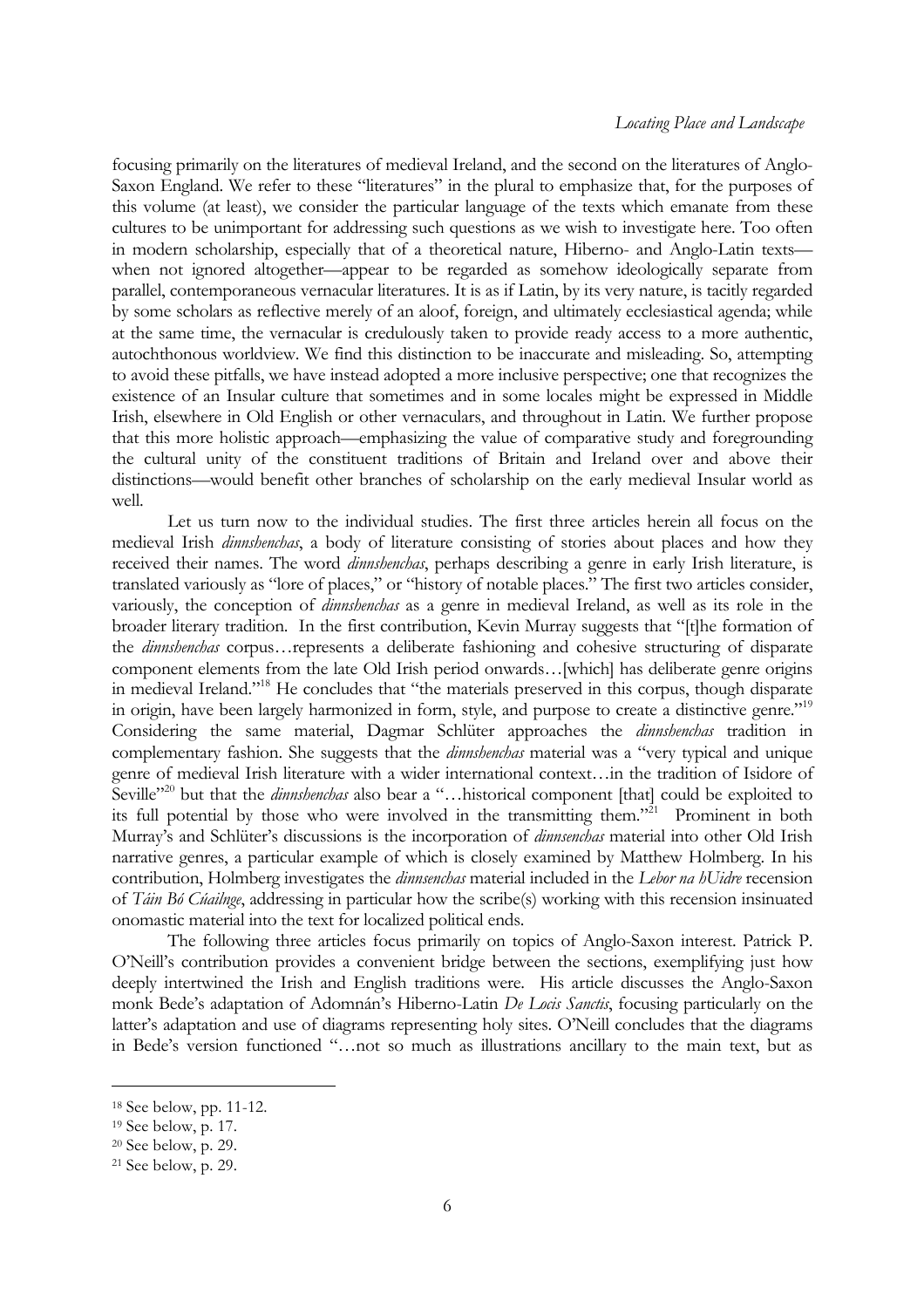highlights in their own right of the central events of Christ's salvific mission... as if [Bede] were inviting readers to approach his work in the spirit of biblical exegesis."22 The final two articles consider the relationship between natural and man-made, architectural aspects of landscape. Danielle Cudmore looks closely at the Old English *Blickling Homilies* XI and XVI, showing how, for the homilist, these locales, shaped by combined natural and human influence "…become embodiments of the interconnectedness of all creation and of the interplay between the divine and the earthly, as well as of past, present, and future times."23 She concludes that "The homilies' emphases on physical places and corporeal experience not only stresses the spiritual need for bodily penance but affirms a mode of perceiving cosmic history through tangible, present places. Thus, it is possible to view these places as both historical and performative events which also have bearing on the present world of the audience, and the future world it will one day inhabit."24 Finally, applying a very different method, Samantha Leggett also examines human and architectural effects on the landscape, through the lens of archaeology. Specifically, Leggett discusses the competition between secular and religious development of the landscape, and what placenames can reveal about their fluid relationship over time. Focusing on four places (i.e., Bamburgh and York, Winchester, London, and Oxford) her conclusions challenge currently received opinions about the relative power differential between Church and royal authority in Anglo-Saxon England. Leggett suggests that, although "…[w]e may never be able to fully reconstruct the subtleties of power between churches and the state in Anglo-Saxon England…the image that is emerging from this work is dynamic and more nuanced than many authors allow."25

It remains only to thank the authors who contributed to this volume, not only for their contributions, but also for their patience with the editors, as this project evolved over the course of more than a year. We would also like to offer special thanks to Stefan Jurasinski, General Editor of the *Journal of Literary Onomastics*, both for accepting our proposal enthusiastically, and for his support for the project as it came to fruition. Besides having learned a great deal, we have had a great deal of fun.

÷,

<sup>22</sup> See below, p. 54.

<sup>23</sup> See below, p. 61.

<sup>24</sup> See below, p. 72.

<sup>25</sup> See below, p. 90.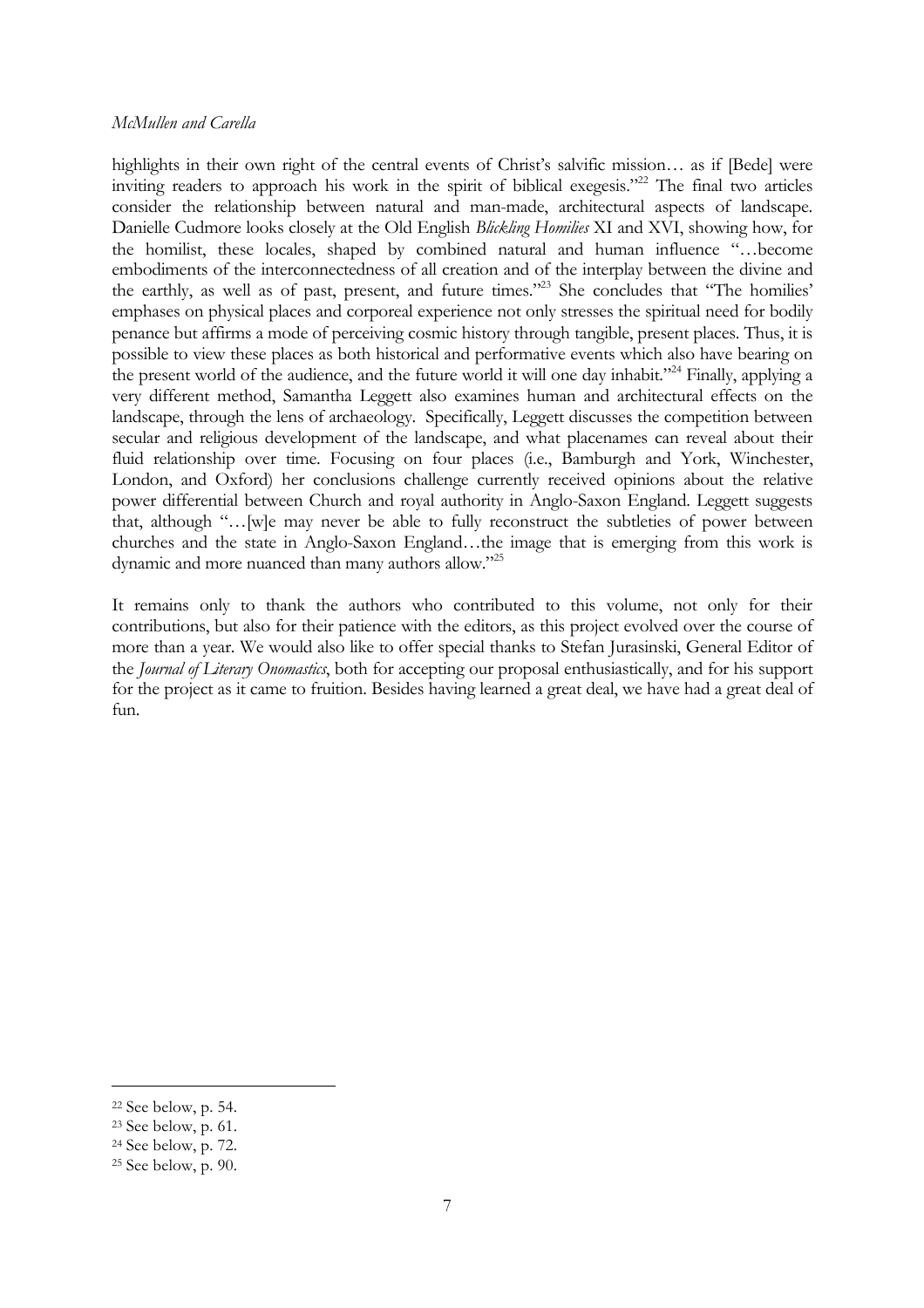#### *References*

- Ainsworth, Peter, and Tom Scott, eds. *Regions and Landscapes: Reality and Imagination in Late Medieval and Early Modern Europe*. New York: Oxford University Press, 2000.
- Benozzo, Francesco. *Landscape Perception in Early Celtic Literature*. Oakville: Celtic Studies Publications, 2004.
- Bhreathnach, Edel. *The Kingship and Landscape of Tara*. Dublin: Four Courts Press, 2005.
- Bieler, Ludwig, ed. *Adamnani De Locis Sanctis*. In *Itineraria et alia geographica*, 36-120. CCSL 175. Turnhout: Brepols, 1965
- Bowen, Charles. "A Historical Inventory of the *Dindshenchas*." *Studia Celtica* 10-11 (1975-6): 113-37.
- Bromwich, Rachel, ed. and trans. *Dafydd ap Gwilym: A Selection of Poems.* Llandysul: Gomer Press, 1982.
- Buell, Lawrence. *The Environmental Imagination: Thoreau, Nature Writing, and the Formation of American Culture*. Cambridge: Harvard University Press, 1995.
- Byock, Jesse, trans. *Grettir's Saga*. Oxford: Oxford University Press, 2009.
- Byock, Jesse, trans. *The Prose Edda*. New York: Penguin, 2005.
- Clarke, Catherine. *Literary Landscapes and the Idea of England, 700-1400.* Rochester: D.S. Brewer, 2006.
- Clarke, Howard, Jacinta Prunty, and Mark Hennessy, eds. *Surveying Ireland's Past: Multidisciplinary Essays in Honour of Anngret Simms*. Dublin: Geography Publications, 2004.
- Cohen, Jeffrey Jerome, and Lowell Duckert, eds. *Ecomaterialism*. *Postmedieval: A Journal of Medieval Cultural Studies* 4.1 (2013).
- Colgrave, Bertram, ed. and trans. *Felix's Life of St. Guthlac*. New York: Cambridge University Press, 1985.
- *---. The Two Lives of St. Cuthbert.* Cambridge: Cambridge University Press, 1940.
- Davies, Sioned, trans. *The Mabinogion*. New York: Oxford University Press, 2007.
- Díaz y Díaz*,* Manuel, ed. *Liber de ordine creaturarum: Un Anónimo Irlandés del Siglo VII.* Santiago de Compostela: Universidad de Santiago de Compostela, 1972.
- Discenza, Ni Nicole Guenther. *Inhabited Spaces: Anglo-Saxon Constructions of Place.* Toronto: University of Toronto Press, 2016.
- Fitzpatrick, Elizabeth. *Royal Inauguration in Gaelic Ireland c. 1100-1600: A Cultural Landscape Study.*  Rochester: Boydell and Brewer, 2004.
- Fulk, R. D., Robert E. Bjork, and John D. Niles, eds. *Klaeber's Beowulf*, 4th ed. Toronto: University of Toronto Press, 2008.
- Gardiner, Mark, and Stephen Rippon, eds. *Medieval Landscapes.* Bollington: Windgather Press, 2007.
- Gelling, Margaret. *Signposts to the Past: Place-names and the History of England.* London: Dent, 1978.

---. *Place-names in the Landscape*. London: Dent, 1984.

- Gwynn, Edward J. *The Metrical Dindshenchas*, 5 vols. Todd Lecture Series 8-12. Dublin: Royal Irish Academy, 1906-35; repr. 1991.
- Hanawalt, Barbara A., and Lisa J. Kiser, eds. *Engaging with Nature: Essays on the Natural World in Medieval and Early Modern Europe.* Notre Dame: University of Notre Dame Press, 2008.
- Hanawalt, Barbara A., and Michal Kobialka, eds. *Medieval Practices of Space*. Minneapolis: University of Minnesota Press, 2000.
- Haycock, Marged. *Legendary Poems from the Book of Taliesin*. Aberystwyth: CMCS Publications, 2007.
- Higham, Nicholas J., and Martin J. Ryan, eds. *Place-names, Language and the Anglo-Saxon Landscape.*  Woodbridge: Boydell, 2011.
- Higley, Sarah. *Between Languages: The Uncooperative Text in Early Welsh and Old English Nature Poetry*. University Park: The Pennsylvania State University Press, 1993.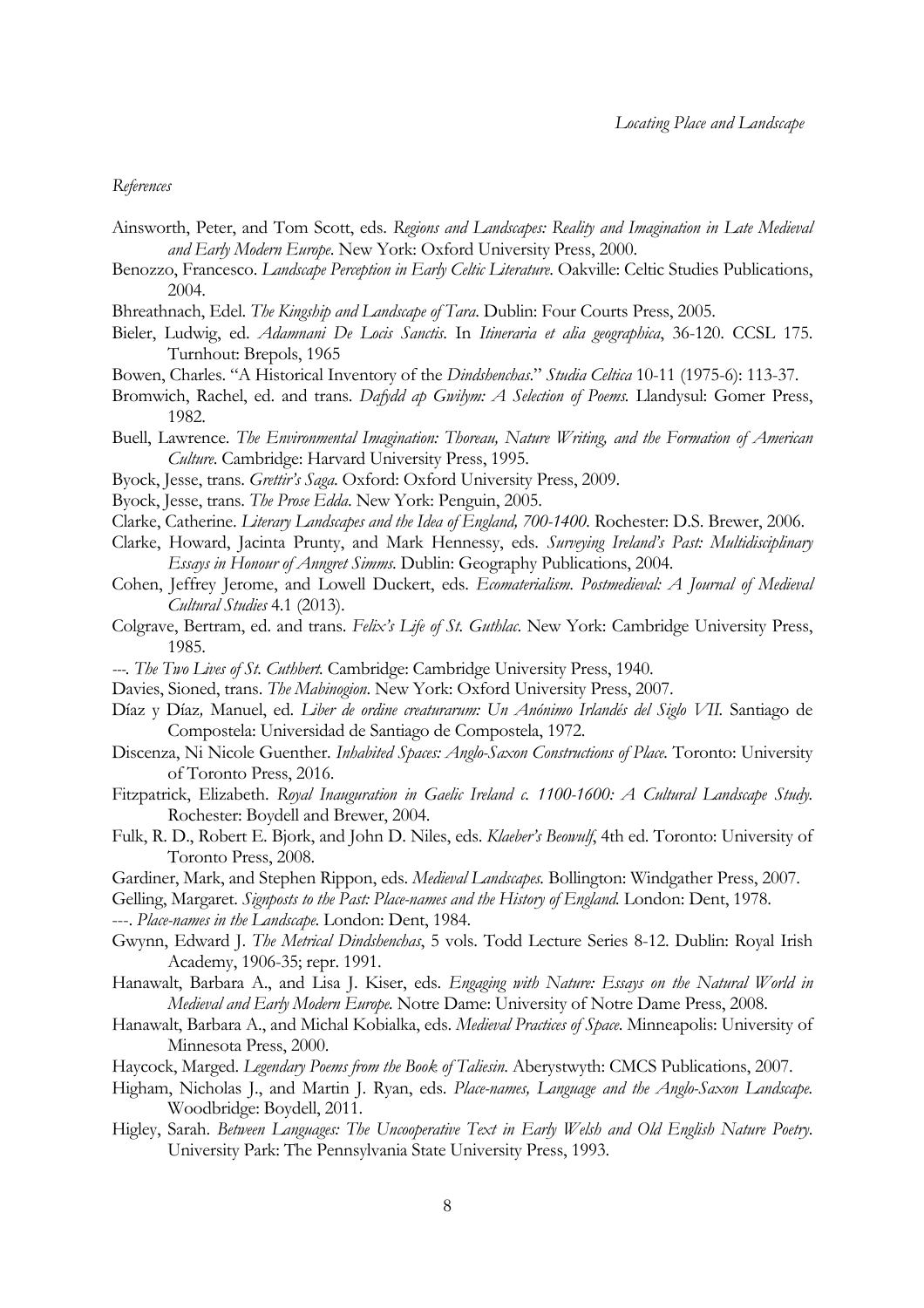- Hogan, Edmund. *Onomasticon Goedelicum Locorum et Tribuum Hiberniae et Scotiae: An Index, with Identifications, to the Gaelic Names of Places and Tribes*. Dublin: Hodges, Figgis & Co., 1910.
- Hooke, Della. *The Landscape of Anglo-Saxon England.* London: Leicester University Press, 1996.
- Hoskins, W. G. *The Making of the English Landscape.* London: Hodder and Stoughton, 1955.
- Howe, John, and Michael Wolfe, eds. *Inventing Medieval Landscapes: Senses of Place in Western Europe*. Gainsville: University Press of Florida, 2002.
- Howe, Nicholas. "An Angle on this Earth: Sense of Place in Anglo-Saxon England." *Bulletin of the John Rylands Library* 82.1 (2000): 3-27.
- ---. "The Landscape of Anglo-Saxon England: Inherited, Invented, Imagined." In *Inventing Medieval Landscapes: Senses of Place in Western Europe*, edited by John Howe and Michael Wolfe, 91-112. Gainsville: University Press of Florida, 2002.
- ---. *Writing the Map of Anglo-Saxon England.* New Haven: Yale University Press, 2008.
- Jónsson, Guðni, ed. *Grettis saga Ásmundarsonar*. Reykjavík: Hið Íslenzka fornritafélag, 1936.
- Joyce, P. W. *The Origin and History of Irish Names of Places*. Dublin: M.H. Gill: 1883-87.
- Kinsella, Thomas. *The Táin*. New York: Oxford University Press, 2002.
- Klinck, Anne L., ed. *The Old English Elegies: A Critical Edition and Genre Study*. Montreal: McGill-Queen's University Press, 1992.
- Krapp, George Philip, ed. *The Junius Manuscript*. Anglo-Saxon Poetic Records I. New York: Columbia University Press, 1931.
- Krapp, George Philip, and Elliott Van Kirk Dobbie, eds. *The Exeter Book*. Anglo-Saxon Poetic Records III. New York: Columbia University Press, 1936.
- Larrington, Carolyne. *The Poetic Edda*. Oxford: Oxford University Press, 1996.
- Lavezzo, Kathy. *Angels on the Edge of the World: Geography, Literature, and English Community, 1000-1534*. Ithaca: Cornell University Press, 2006.
- Lees, Clare A., and Gillian R. Overing, eds. *A Place to Believe In: Locating Medieval Landscapes*. University Park: Pennsylvania State University Press, 2006.
- Lynch, Kathryn L., ed. *Chaucer's Cultural Geography*. New York: Routledge, 2002.
- McMullen, A. Joseph. "Three Major Forts to be Built for Her: Rewriting History through the Landscape in *Breuddwyd Maxen Wledig*." *Proceedings of the Harvard Celtic Colloquium* 31 (2011): 225-41.
- Morris, Richard, ed. and trans. *The Blickling Homilies of the Tenth Century.* London: Early English Text Society, 1880.
- O'Donovan, John, ed. and trans. *Annals of the Kingdom of Ireland by the Four Masters: From the Earliest Times to the Year 1616*, 7 Vols. Dublin: Royal Irish Academy, 1848-51.
- O'Loughlin, Thomas. *Adomnán and the Holy Places: The Perceptions of an Insular Monk on the Locations of the Biblical Drama*. London: T&T Clark, 2007
- O'Rahilly, Cecile, ed. and trans. *Táin Bó Cúailnge Recension I*. Dublin: Dublin Institute for Advanced Studies, 1976.
- O'Rahilly, Cecile, ed. and trans. *Táin Bó Cúailnge from The Book of Leinster*. Dublin: Dublin Institute for Advanced Studies, 1967.
- Overing, Gillian R., and Marijane Osborn. *Landscapes of Desire: Partial Stories of the Medieval Scandinavian World.* Minneapolis: University of Minnesota Press, 1994.
- Pálsson, Hermann and Paul Edwards, trans. *Eyrbyggja Saga*. New York: Penguin, 1989.
- Pearsall, Derek, and Elizabeth Salter. *Landscapes and Seasons of the Medieval World.* Toronto: University of Toronto Press, 1973.
- Reynolds, Andrew. "Boundaries and Settlements in Later 6th to 11th Century England." In *Boundaries in Early Medieval Britain*, edited by D. Griffiths, A. Reynolds and S. Semple, 97-139. Oxford: Oxford University School of Archaeology, 2003.